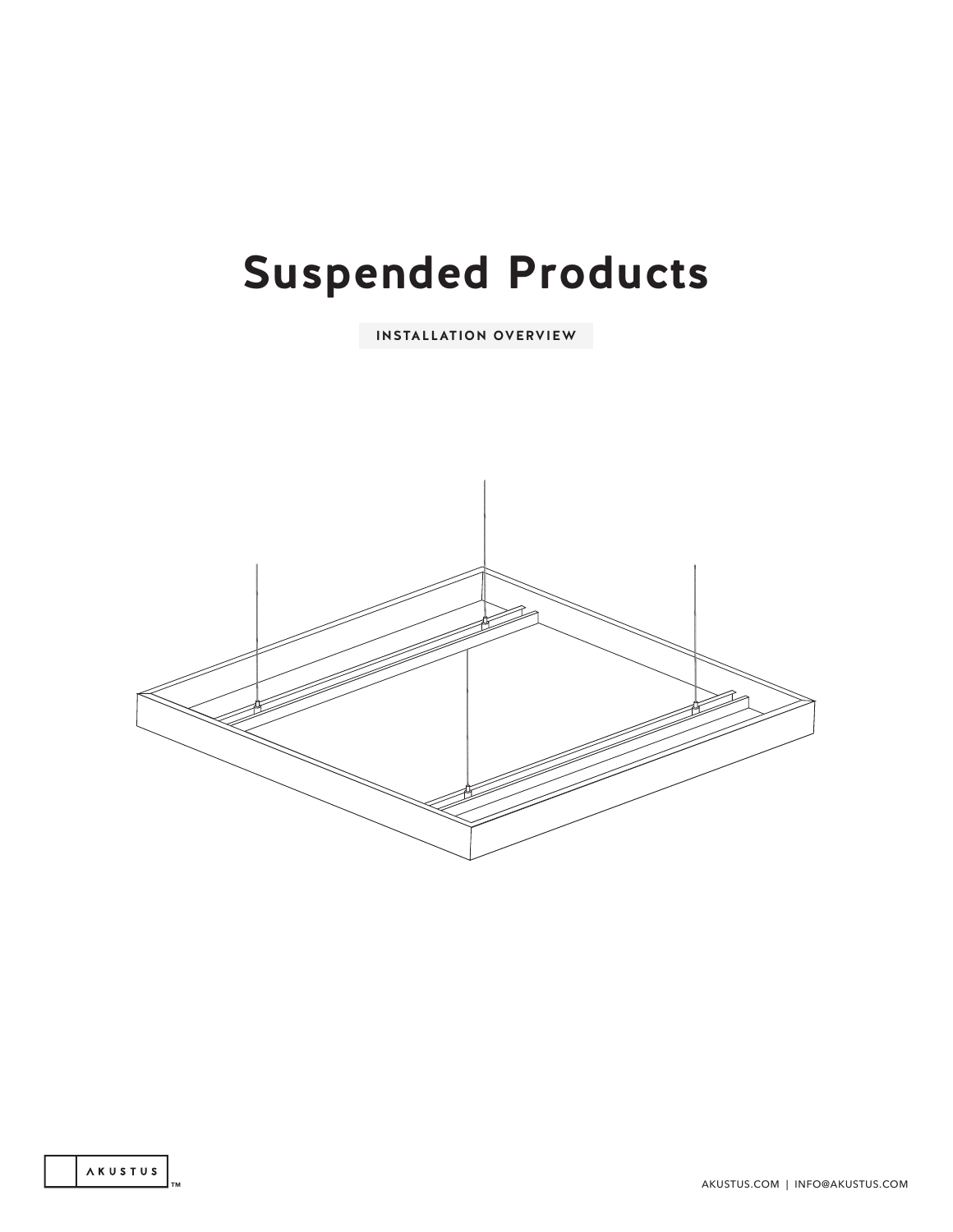# **SUSPENDED PRODUCTS INSTALLATION OVERVIEW**

#### **INTRODUCTION**

This installation document provides an overview of methods and general instructions meant to aid the installer in applying AKUSTUS products. Installers must rely on their professional experience and their assessment of the project environment to ensure a successful installation.

Upon delivery, examine the products for any damage that may have been caused in transit. If there are any issues, please contact your local distributor immediately. Claims will not be accepted after installation has begun.

#### **HANDLING & STORAGE**

Handle products to avoid folding the product, chipping the edges of the product or indenting the faces of the product. Store products in original containers in a well-ventilated area until the intended application environment is ready for installation. Allow products to acclimatize to environmental conditions. Lay products flat on their faces; do not stand products on their edges. Protect from moisture, heat, direct sunlight and the elements.

#### **CLEANING**

Lightly brush or gently vacuum to remove dust. Clean with warm water and mild, non-toxic soap to remove spills. Test solution on an inconspicuous spot before applying to more visible areas. Blot with a dry cloth after applications of the solution to avoid saturating the material. Avoid applying too much pressure when cleaning the products.

#### **SUSPENSION METHODS**

Note: Not all installation methods are applicable to all products; please refer to product sheets and feel free to contact us for product-specific details.



Cable gripper with aircraft cable





Eye bolt **Premium cable gripper** with aircraft cable



T-bar clip with threaded stud



Threaded rod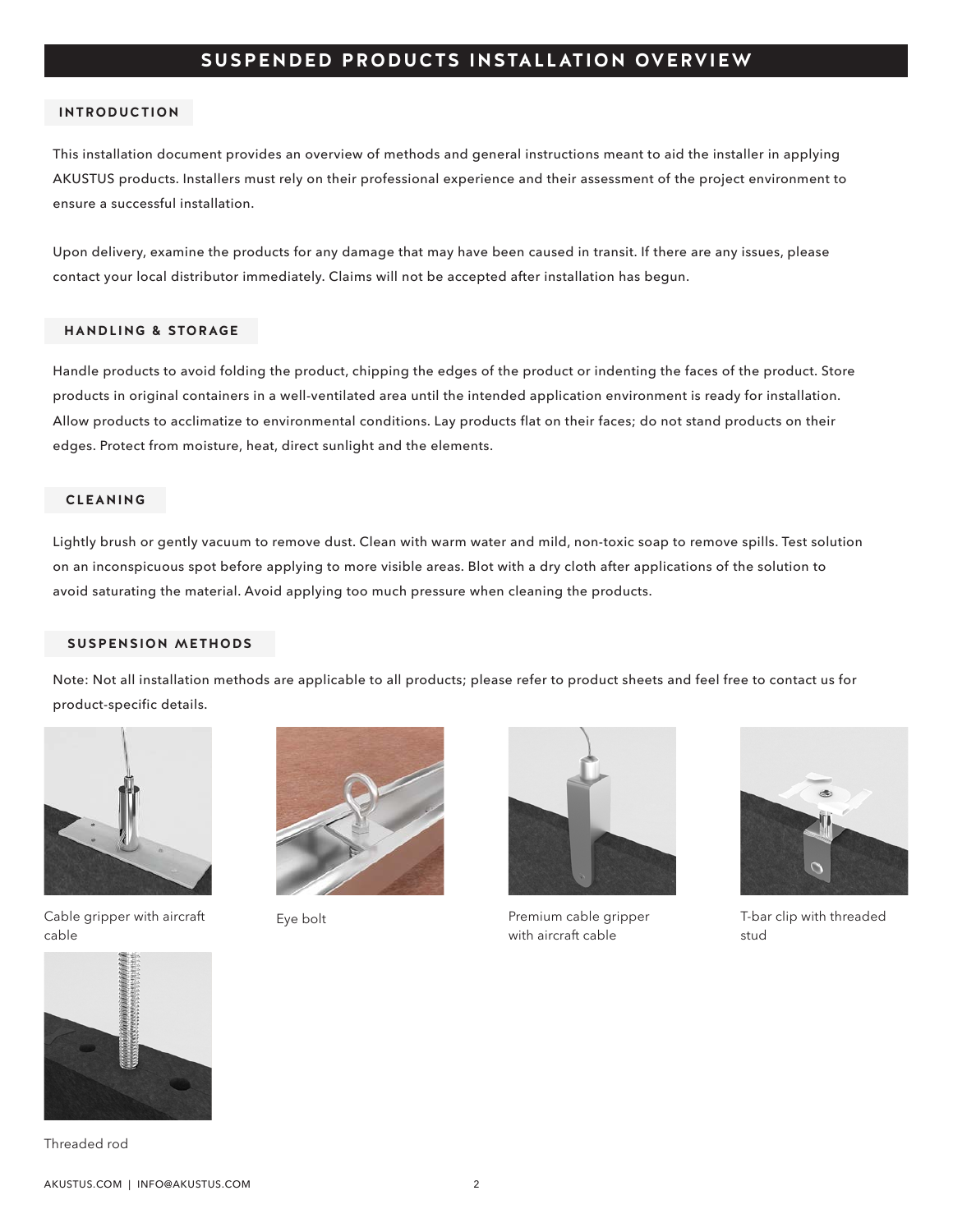# **TITLE SUSPENDED PRODUCTS INSTALLATION OVERVIEW**

#### **OPTIONAL SUSPENSION ACCESSORY**



Multi-way suspension kit with aircraft cable

## **CEILING ATTACHMENT METHODS**



Ceiling flange with cable gripper



Ceiling flange with eye bolt



Surface mounted gripper



T-bar clip with cable gripper



T-bar clip with loop

## **OPTIONAL FLOOR ATTACHMENT ACCESSORY**



Circle flange with cable gripper



Circle flange with premium surface mounted gripper